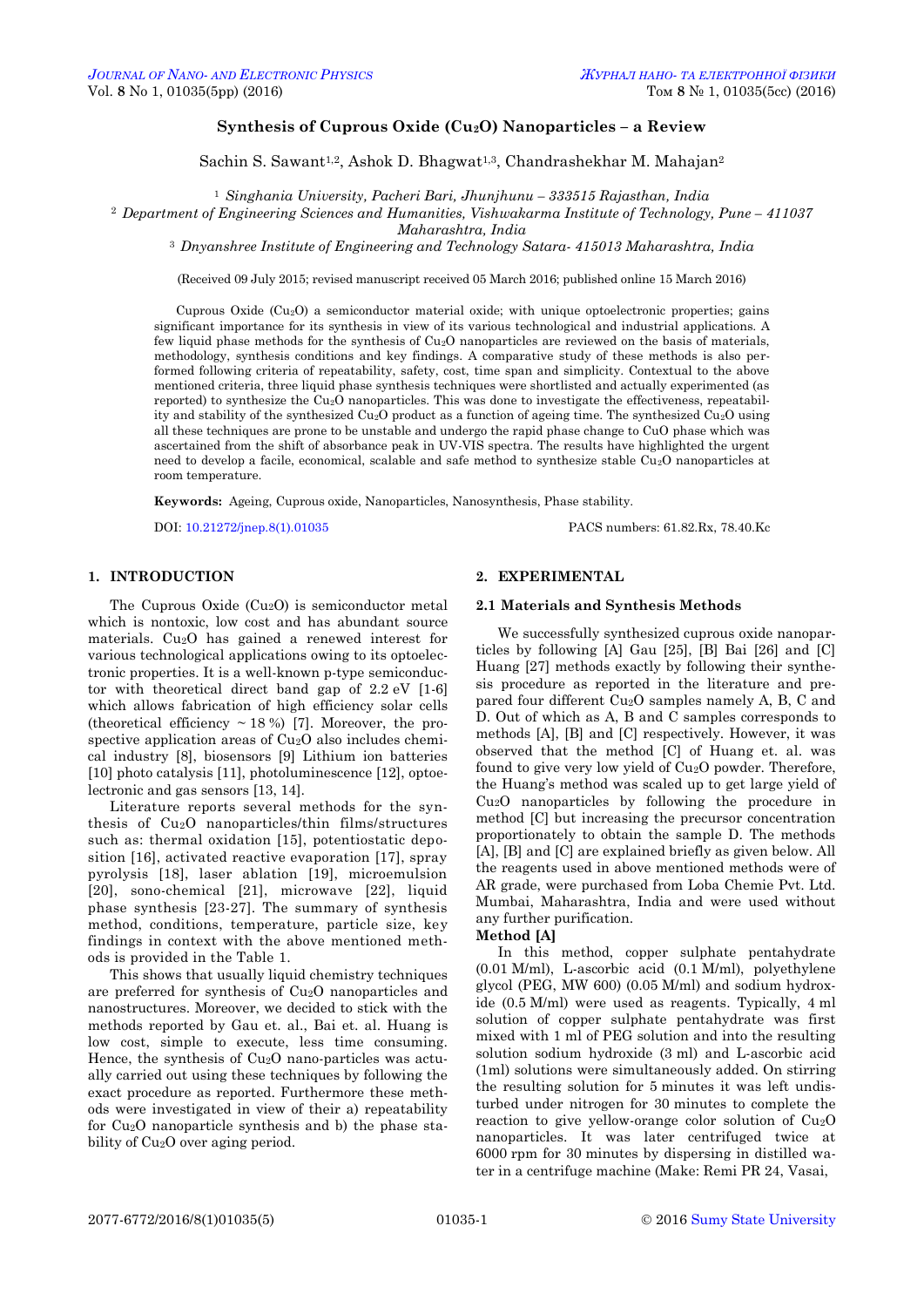|  |  |  |  | <b>Table 1 -</b> Comparative analysis of different techniques used for synthesis of $Cu2O$ nanostructures |  |  |
|--|--|--|--|-----------------------------------------------------------------------------------------------------------|--|--|
|--|--|--|--|-----------------------------------------------------------------------------------------------------------|--|--|

| $\vec{a}$ $\vec{z}$ | Method                                                           | Materials                                                                                                            | sure                              | Temp./ Pres-Particles/Thin<br>films/wires                                                                                            | Grain size/Morphology                                                                                                                                        | Remarks<br>about the method                                                                                                        | Ref.     |
|---------------------|------------------------------------------------------------------|----------------------------------------------------------------------------------------------------------------------|-----------------------------------|--------------------------------------------------------------------------------------------------------------------------------------|--------------------------------------------------------------------------------------------------------------------------------------------------------------|------------------------------------------------------------------------------------------------------------------------------------|----------|
| $\mathbf{1}$        | Thermal<br>Oxidation                                             | $\overline{\mathrm{Ox}}$ idation of<br>copper foil, in<br>the Furnace                                                | $1040 °C -$<br>1050 °C            | Thin films                                                                                                                           | Crystallite Size Un-<br>annealed /Annealed:<br>$0.66 \mu m / 0.83 \mu m$                                                                                     | High temp, high energy<br>requirement, needs<br>temp. and pressure<br>control, high cost                                           | 15       |
| $\overline{2}$      | Potentiostatic<br>deposition<br>(Reduction)                      | Alkaline cupric<br>lactate solution<br>on polycar-<br>bonate mem-<br>brane                                           | Room temp.                        | Nanowires                                                                                                                            | Diameter $\sim$ 100 nm<br>length $\sim$ 16 µm,                                                                                                               | Issues with scalability,<br>control of $pH(7-10)$ is<br>must, demands proper<br>temperature control                                | 16       |
| $\boldsymbol{3}$    | Activated<br>reactive<br>evaporation<br>technique                | Cu evaporation<br>in the presence<br>of a reactive $O_2$<br>plasma                                                   | 150-<br>200 °C                    | Nano-crystalline<br>Thin films                                                                                                       | Nanometer Size<br>Grain morphology-<br>Spherical                                                                                                             | High temperature and<br>voltage is required, high<br>cost, needs precise con-<br>trol and monitoring                               | 17       |
| $\overline{4}$      | Spray<br>pyrolysis                                               | Copper nitrate<br>in ethanol /<br>ethanol + water<br>solvent as pre-<br>cursor                                       | 450 °C                            | Nanoparticles                                                                                                                        | With ethanol $\sim$ 50 to<br>80 nm, solid spherical,<br>without ethanol ~100 nm<br>hollow spherical                                                          | High temperature, high<br>cost, precise control over<br>temperature is mandato-<br>ry                                              | 18       |
| $\bf 5$             | (Nd:YAG<br>pulsed laser)                                         | Laser ablation Copper target in 1 hr. High<br>PVP aqueous<br>solution.                                               | temp.<br>Pulsed laser<br>ablation | Nanoparticles                                                                                                                        | Polycrystalline<br>Grain size $\sim$ 29 nm                                                                                                                   | High power, temp. and<br>pressure, high cost,<br>precise control, handling<br>safety is the key issue.                             | 19       |
| $\,6$               | Micro<br>emulsion                                                | Copper (I) ace-<br>tate with che-<br>lating agents $(n-$<br>propylamine /<br>benzylamine)                            | Room temp.                        | Nanoparticles / thin Polycrystalline<br>film                                                                                         | nanoparticles $Size - 3$ to<br>6 nm. Thin films<br>grain size 24 nm                                                                                          | Stoichiometry control is<br>crucial, benzylamine /<br>cyclohexane are costly,<br>flammable, severe eye<br>irritant, eco-hazardous, | 20       |
| 7                   | Sono-chemical<br>(acoustic<br>cavitation)                        | $\overline{\operatorname{Copper}}$ (II)<br>acetate with 1% ing at high<br>v/v aniline –<br>water as solvent pressure | Local heat-<br>temp. &            | Nanoparticles                                                                                                                        | Nanocrystalline                                                                                                                                              | High infrastructure cost, 21<br>requirement of specific<br>instrument, external<br>energy source is required                       |          |
| 8                   | Microwave<br>radiation<br>(power 800 W<br>frequency<br>2.45 GHz) | Copper acetate<br>and benzyl<br>alcohol solution,<br>rapid synthesis                                                 | High temp.                        | Nanoparticles                                                                                                                        | Polycrystalline<br>average grain size -<br>$38 \text{ nm}$                                                                                                   | Benzyl alcohol is haz-<br>ardous, safety issues,<br>practically difficult to<br>scale up, high cost                                | 22       |
| 9                   | Pathological                                                     | Copper Sulfate,<br>Benedict rea-<br>gent, Glucose                                                                    | Boiling                           | Nanoparticles                                                                                                                        | $Size -$<br>25-123 nm<br>Hexagonal - but unclear<br>morphology                                                                                               | Low cost liquid phase<br>synthesis, annealing<br>leads to phase change<br>from Cu <sub>2</sub> O to CuO                            | 23       |
| 10                  | Oxidative<br>etching<br>method                                   | Copper Sulfate,<br>PVP, Sodium<br>citrate, sodium<br>carbonate,<br>glucose                                           | and 80 °C                         | Room temp. Nanoparticles                                                                                                             | $Size - 700$ nm<br>Truncated octahedral<br>with hollow interior -<br>edge length 300 nm                                                                      | Low cost liquid phase<br>synthesis, Requires<br>drying for 16 days, vac-<br>uum drying required,<br>time consuming process         | 24       |
| 11                  | Simple<br>Solution<br>synthesis                                  | Copper Sulfate,<br>PEG,<br>Ascorbic acid,<br>and NaOH                                                                | Room temp.                        | Nanoparticles                                                                                                                        | $Size -$<br>25-200 nm<br>Nano-cubes                                                                                                                          | Low cost liquid phase<br>synthesis, centrifugation<br>required, nitrogen envi-<br>ronment needed                                   | 25       |
| 12                  | Colloidal<br>Chemistry<br>Approach                               | Cupric Acetate,<br>PVP, Ascorbic<br>acid, and<br>NaOH                                                                | 4 °C<br>to<br>90 °C               | Nanoparticles, Size $-0.1 \mu m-1.7 \mu m$ , Nano-<br>cubes, spheres, polyhedron, truncated cubes,<br>octahedron, spicule, dandelion |                                                                                                                                                              | Low cost liquid phase<br>synthesis, centrifugation<br>and vigorous stirring<br>required                                            | 26       |
| 13                  | Redox<br>reaction<br>synthesis                                   | Copper Chlo-<br>ride, NaoH,<br>SDS,<br>Hydroxyl amine                                                                | Room temp.                        |                                                                                                                                      | Nanoparticles, Size: 40 nm-420 nm, Nano-<br>cubes, spheres, octahedra, rhombic dodecahe-<br>dra, truncated rhombic dodecahedra, hexapod amine are hazardous, | Low cost liquid phase,<br>SDS and Hydroxyl<br>low throughput                                                                       | $\bf 27$ |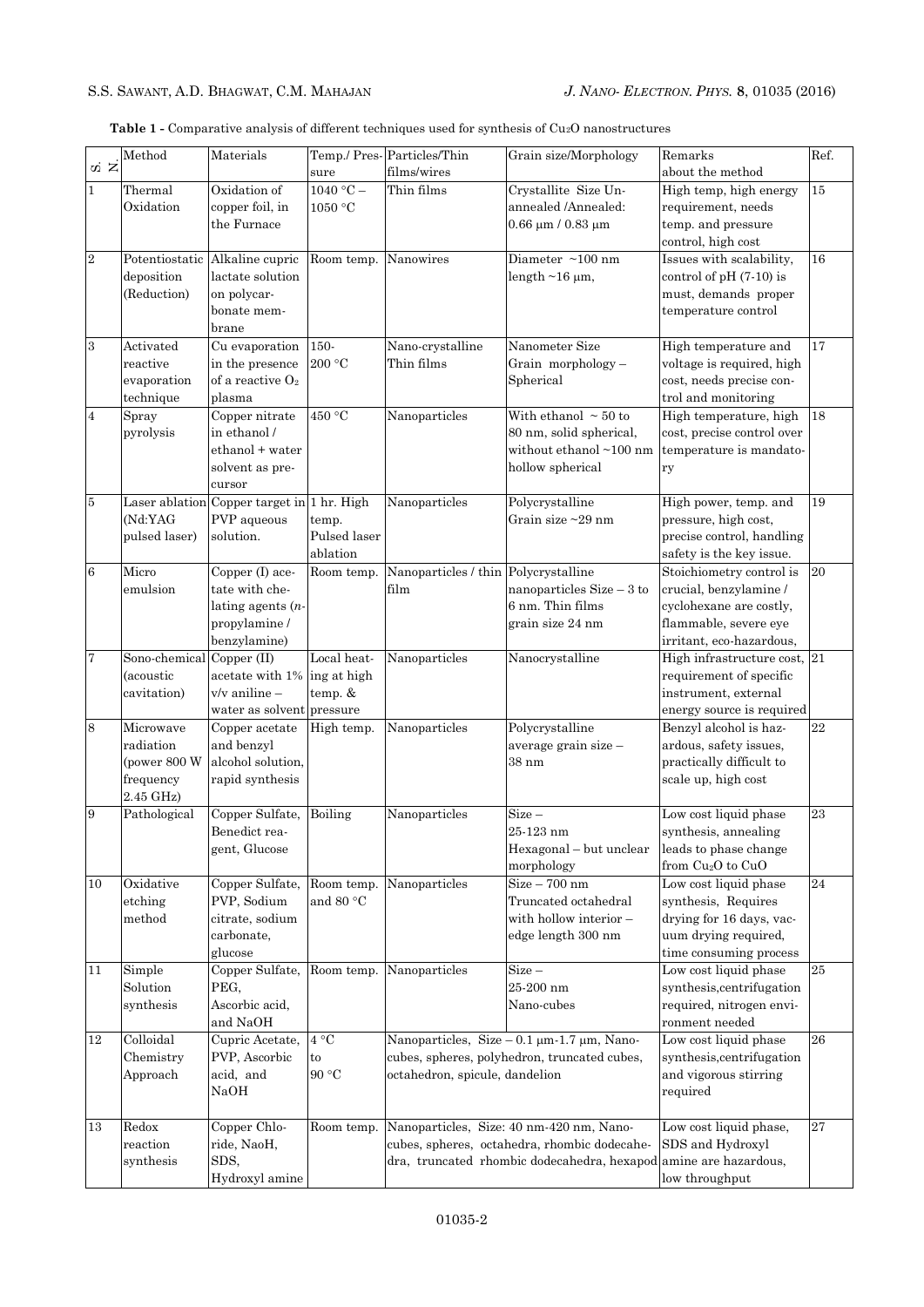Thane, Maharashtra) to remove excess PEG. The as prepared colloidal dispersion of Cu2O nanoparticles used for further characterization.

#### **Method [B]**

At first 0.25 mmol (0.05 g) of cupric acetate and (0.005 mmol) of polyvinylpyrrolidone (PVP K30, MW 10,000) were dissolved in 100 ml of distilled water. In this solution then 20 ml aqueous solution of 5 mmol (0.2 g) sodium hydroxide was at room temperature under vigorous stirring to obtain a blue suspension. In this blue suspension 15 ml aqueous solution of ascorbic acid 0.75 mmol (0.132 g) was then drop wise added at a rate of 3 drops/second under vigorous stirring for 30 minutes to form reddish suspension. The reddish suspension was later centrifuged at 4000 rpm for 15 min. The obtained product was washed with distilled water three times to obtain Cu2O nanoparticles in colloidal dispersion form which was labelled as sample B before used for further characterization.

### **Method [C]**

Initially, 0.1 ml (0.1M) copper chloride was mixed with 9.55 ml of double distilled water to which 0.20 ml of 1 M of sodium hydroxide solution was added while stirring at room temperature. This resulted in to bluish solution to which 0.087 g of sodium dodecyl sulphate (SDS) was further added while stirring. Finally, 0.15 ml of 0.2 M hydroxylamine solution was quickly added while shaking and the resulted solution was left for ageing for 2 hrs. In the end, centrifugation at 5000 rpm with subsequent washing in distilled water leads to Cu2O sample C. An additional sample D was prepared with 10 times more precursor concentrations following the method [C] to obtain the large throughput.

## **2.2 Characterization**

All the Cu2O samples prepared by above methods were dispersed in double distilled water (colloidal solutions) and maintained in separate bottles for further characterization. The Cu2O synthesis was confirmed on the basis of absorbance spectra measurements done using UV-VIS spectroscopy (Shimatzu 1650PC spectrophotometer). The characteristic absorbance peak for Cu2O is generally observed in the neighborhood of  $\lambda = 490$  nm. The phase stability study was also performed by monitoring the UV-VIS absorbance characteristics as a function of ageing period.

#### **3. RESULTS AND DISCUSSIONS**

Fig. 1 shows UV-VIS spectra for A, B, C and D samples of Cu2O nanoparticles. UV-VIS spectra for A, B, C and D samples shows the characteristic absorption peak at  $\lambda = 502$  nm, 484 nm, 462.5 nm and 494 nm respectively. The absorption peak is due to plasma resonance excitation of copper atoms on the surface of nanoparticles. Reports shows that the characteristic absorbance peak for  $Cu<sub>2</sub>O$  is generally observed in the neighborhood of  $\lambda = 490$  nm [22, 25, 28]. The blue shift observed in the characteristic absorption peak at  $\lambda = 462.5$  nm of sample C and  $\lambda = 484$  nm of sample B may be attributed to the decrease in the particle size. The bandgap measurement was done by using the

formula  $E_g = hc/\lambda$  where h is the Planck's constant, c is the speed of light and  $\lambda$  is the wavelength for the characteristic absorption peak. The direct band gap  $(E_g)$  values were observed to be increased from 2.47 eV, 2.51 eV, 2.56 eV and 2.68 eV for A, D, B and C samples respectively. These E<sup>g</sup> values are higher than the theoretical direct bandgap  $(2.137 \text{ eV} - \text{bulk Cu}_2O)$  mainly due to nano size which leads to quantum confinement effect [1-6].



**Fig. 1 –** UV-VIS spectra of A, B, C, D samples



**Fig. 2 –** UV-VIS spectra of sample A: (a) as synthesized and (b) after 10 days

After synthesis experiments it was observed that Cu2O phase was not quite stable and showed ageing with time for all the samples. Thus, the phase stability of as synthesized samples A, B, C, D was investigated over an ageing period by recording the UV-VIS absorbance spectra.

Fig. 2 shows the measured UV-VIS spectra over the spectral range of  $\lambda$ : 400 nm-800 nm for sample A: (a) as synthesized (b) after 10 days. Plot (a) shows the presence of characteristic absorption peak around  $\lambda = 502$  nm thereby affirming the formation of Cu2O nanoparticles. However, after ageing period of 10 days it was observed that the Cu2O characteristic absorbance peak was completely vanished and rather a broad absorption peak around  $\lambda = 760$  nm emerged corresponding to formation of CuO phase as seen from the Fig. 2 plot (b). Thus the phase transition from Cu2O to CuO for sample A has occurred within ageing time 10 days [29].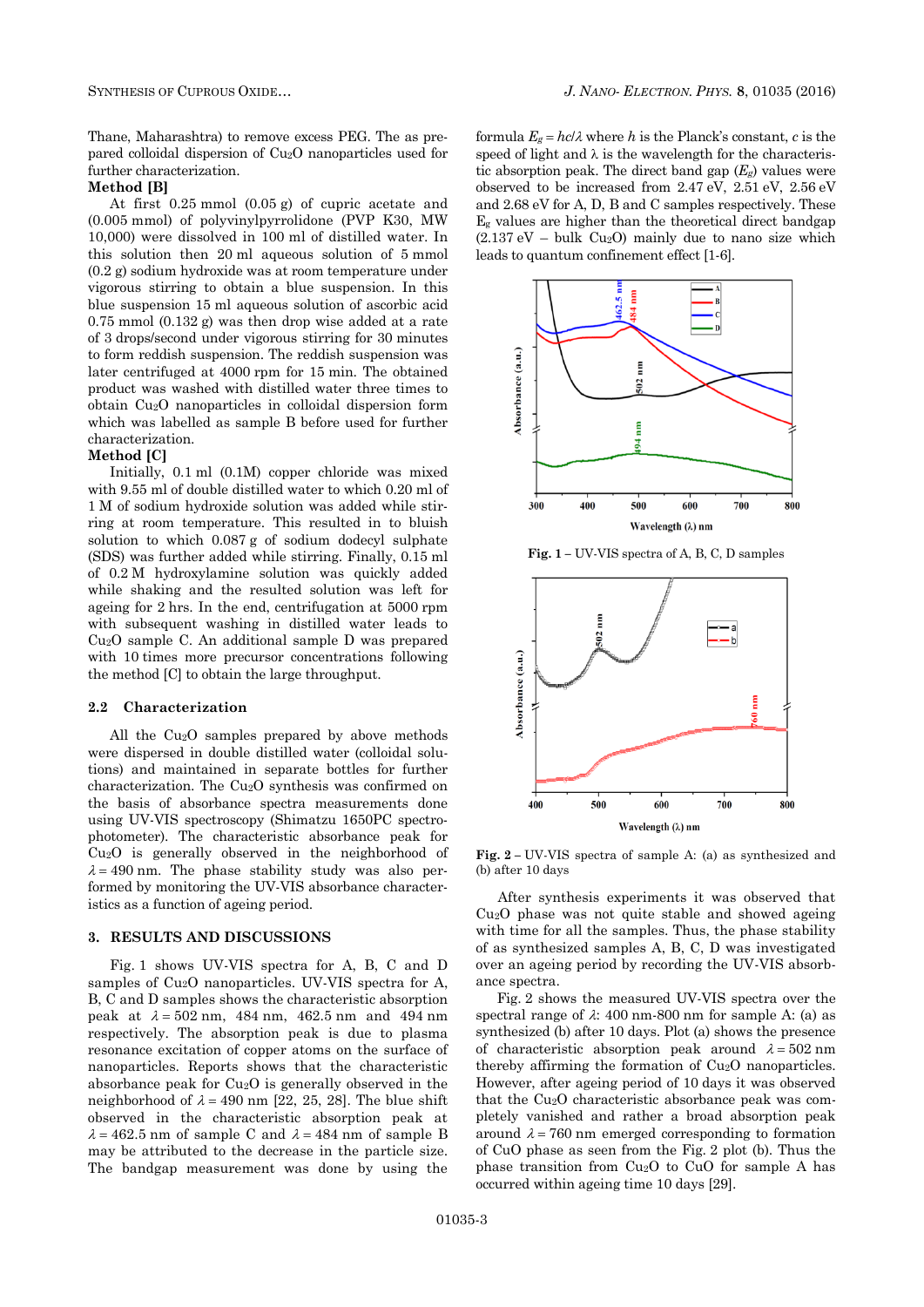

**Fig. 3 –** UV-VIS spectra of sample B: (a) as synthesized and (b) after 7 days

Fig. 3 depicts the recorded UV-VIS spectra over the spectral range of  $\lambda$ : 300 nm-800 nm for sample B: (a) as synthesized (b) after 7 days. The UV-VIS spectra for as synthesized sample Fig. 3 (a) indicates the formation of Cu2O nanoparticles exhibiting the characteristic absorption peak around  $\lambda = 484$  nm. However, the UV-VIS measurements over the ageing period of 7 days as shown in Fig. 3 (b) shows annihilation of absorption peak for Cu2O and presence of fairly broad absorption peak around  $\lambda = 605$  nm after corresponding to CuO phase [29]. This means that the sample B is rapidly degraded from to Cu2O nanoparticle phase to CuO phase within 7 days.

Fig. 4 exemplifies the UV-VIS spectra over the spectral range of  $\lambda$ : 300 nm-800 nm for sample C (a) as synthesized and (b) after 12 days. Fig. 4 (a) shows the presence of characteristic absorption peak at  $\lambda = 462.5$  nm [30] ascertaining the formation of Cu<sub>2</sub>O nanoparticles. However, Fig. 4 (b) clearly demonstrates the presence of mixed phase of Cu2O and CuO with less intense absorption peak around  $\lambda = 528$  nm (Cu<sub>2</sub>O) phase) [22] and a broader peak at  $\lambda = 641$  nm (CuO phase) respectively [29]. Furthermore, after 12 days for extended ageing time no substantial change was observed in UV-VIS absorbance spectra when comparison was done with Fig. 4 (b). This shows that in method C the conversion of  $Cu<sub>2</sub>O$  to  $CuO$  is a slow process, moreover Fig. 3 shows that even the peak corresponding to Cu2O for sample C has underwent the red shift from 462.5 to 528 nm due to ageing effect. This red shift may be attributed to agglomeration of Cu2O nanoparticles over ageing period contributing to increased particle size.



**Fig. 4 –** UV-VIS spectra of sample C: (a) as synthesized and (b) after 12 days

Fig. 5 describes the UV-VIS spectra of sample D: (a) as synthesized (b) after 15 days. Fig. 5 (a) shows the presence of characteristic absorption peak at  $\lambda = 494$  nm thereby has confirmed the formation of Cu2O nanoparticle. However, in Fig. 5 (b) shows the characteristic peak of Cu2O diminished and rather presence of a broad absorption peak around  $\lambda = 564$  nm (CuO phase) after ageing period of 15 days [29].



**Fig. 5 –** UV-VIS spectra of sample D: (a) as synthesized (b) after 15 days

The summary of phase stability study performed for A,B,C,D sample is represented in the Table 2. This means that although short listed methods demonstrate successful synthesis of Cu2O nanoparticles yet their phase stability over ageing time forms a critical issue.

**Table 2** – The summary of phase stability study performed for A, B, C, D samples

| Method      | Sample code | Absorption<br>peak position<br>$(\lambda)$ in nm<br>(reported) | Absorption<br>peak position<br>$(\lambda)$ in nm (just)<br>synthesized | Ageing period<br>in days | Absorption<br>peak position<br>$(\lambda)$ in nm<br>(after ageing) | Ref. |
|-------------|-------------|----------------------------------------------------------------|------------------------------------------------------------------------|--------------------------|--------------------------------------------------------------------|------|
|             |             |                                                                | observed for<br>$Cu2O$ phase)                                          |                          | observed for<br>$CuO$ phase)                                       |      |
| [A]         | А           | 500                                                            | 502                                                                    | 10                       | 760                                                                | 25   |
| $[{\rm B}]$ | B           | 484                                                            | 484                                                                    | 07                       | 605                                                                | 26   |
| [C]         | C           | 490                                                            | 462.5                                                                  | 12                       | 641                                                                | 27   |
| [C]         |             |                                                                | 494                                                                    | 15                       | 564                                                                | 27   |